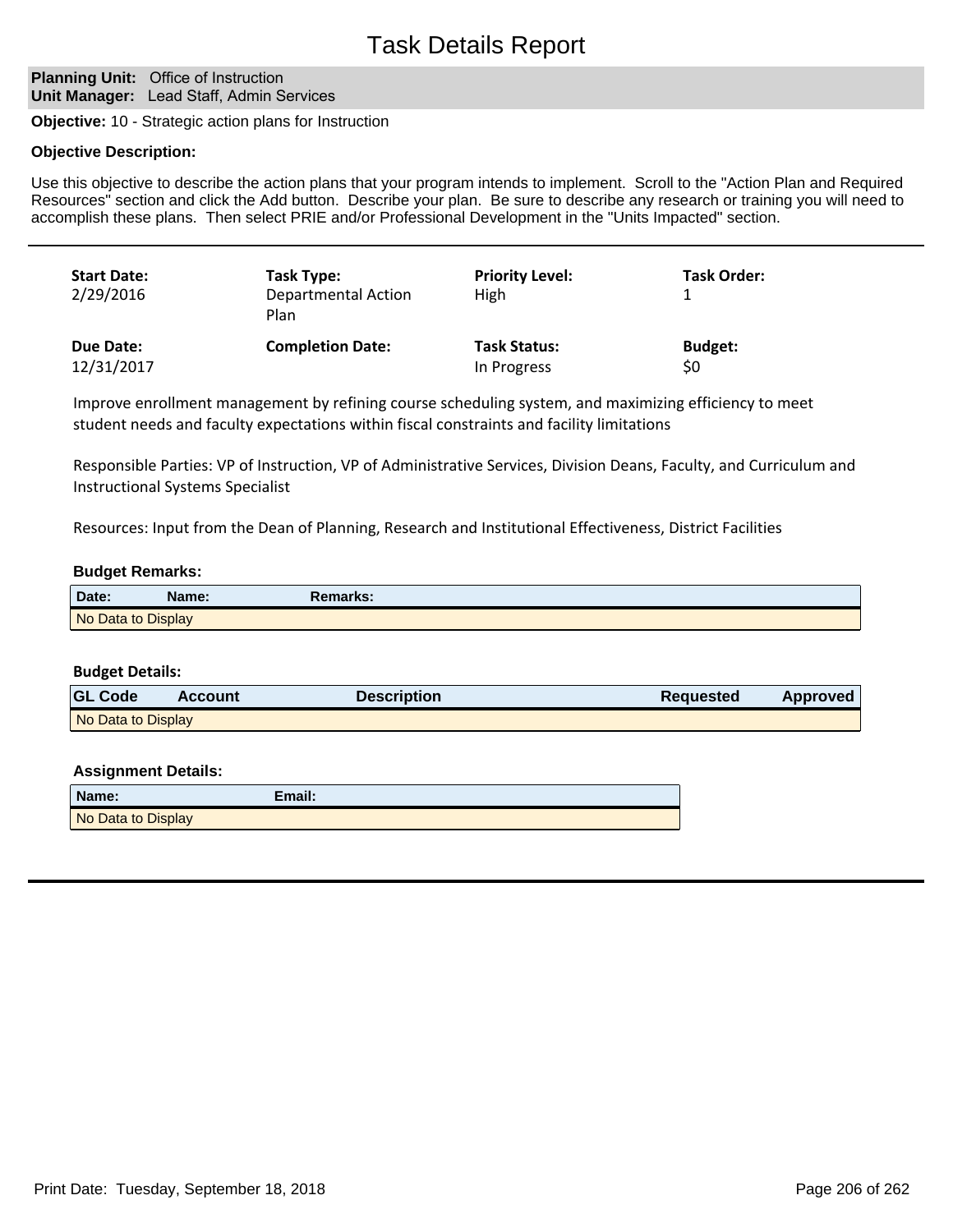| <b>Start Date:</b><br>2/29/2016 | Task Type:              | <b>Priority Level:</b><br>Medium | <b>Task Order:</b> |
|---------------------------------|-------------------------|----------------------------------|--------------------|
| Due Date:                       | <b>Completion Date:</b> | <b>Task Status:</b>              | <b>Budget:</b>     |
| 12/31/2017                      |                         | <b>New</b>                       | \$0                |

Update general College marketing material; translate to Spanish to target our growing Hispanic population; Revise Web Spanish sections

Responsible Parties: Director of Marketing, Communications, and Public Relations, Visual Communications Coordinator and College Recruiter

Resources: Other pertinent Staff

#### **Budget Remarks:**

| Date:              | Name: | Remarks: |
|--------------------|-------|----------|
| No Data to Display |       |          |

#### **Budget Details:**

| <b>GL Code</b>     | Account | Description | <b>Requested</b> | Approved |
|--------------------|---------|-------------|------------------|----------|
| No Data to Display |         |             |                  |          |

| Name:              | Email: |
|--------------------|--------|
| No Data to Display |        |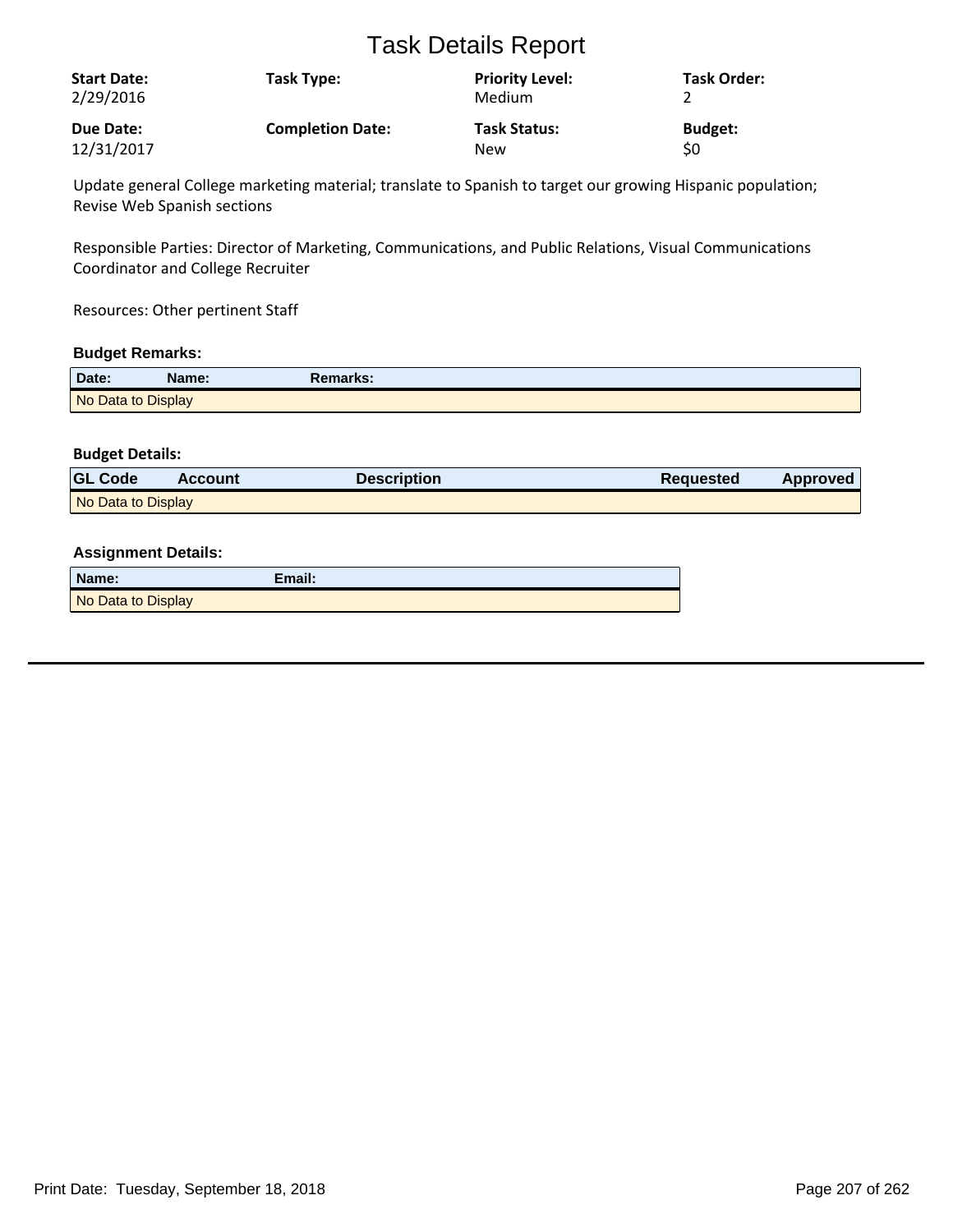| <b>Start Date:</b><br>2/29/2016 | Task Type:<br><b>Departmental Action</b><br>Plan | <b>Priority Level:</b><br><b>High</b> | <b>Task Order:</b> |
|---------------------------------|--------------------------------------------------|---------------------------------------|--------------------|
| Due Date:                       | <b>Completion Date:</b>                          | <b>Task Status:</b>                   | <b>Budget:</b>     |
| 12/31/2017                      |                                                  | In Progress                           | \$0                |

Provide statewide leadership on statewide policies, funding, regulations, and processes impacting academic affairs

Responsible Parties: Vice President of Instruction; Vice Presidents of Instruction at sister colleges, Vice Chancellor of Educational Services, Deans of CTE

#### **Budget Remarks:**

| Date:              | Name: | Remarks: |  |
|--------------------|-------|----------|--|
| No Data to Display |       |          |  |

#### **Budget Details:**

| <b>GL Code</b>     | <b>Account</b> | <b>Description</b> | Requested | Approved |
|--------------------|----------------|--------------------|-----------|----------|
| No Data to Display |                |                    |           |          |

| Name:              | Email: |
|--------------------|--------|
| No Data to Display |        |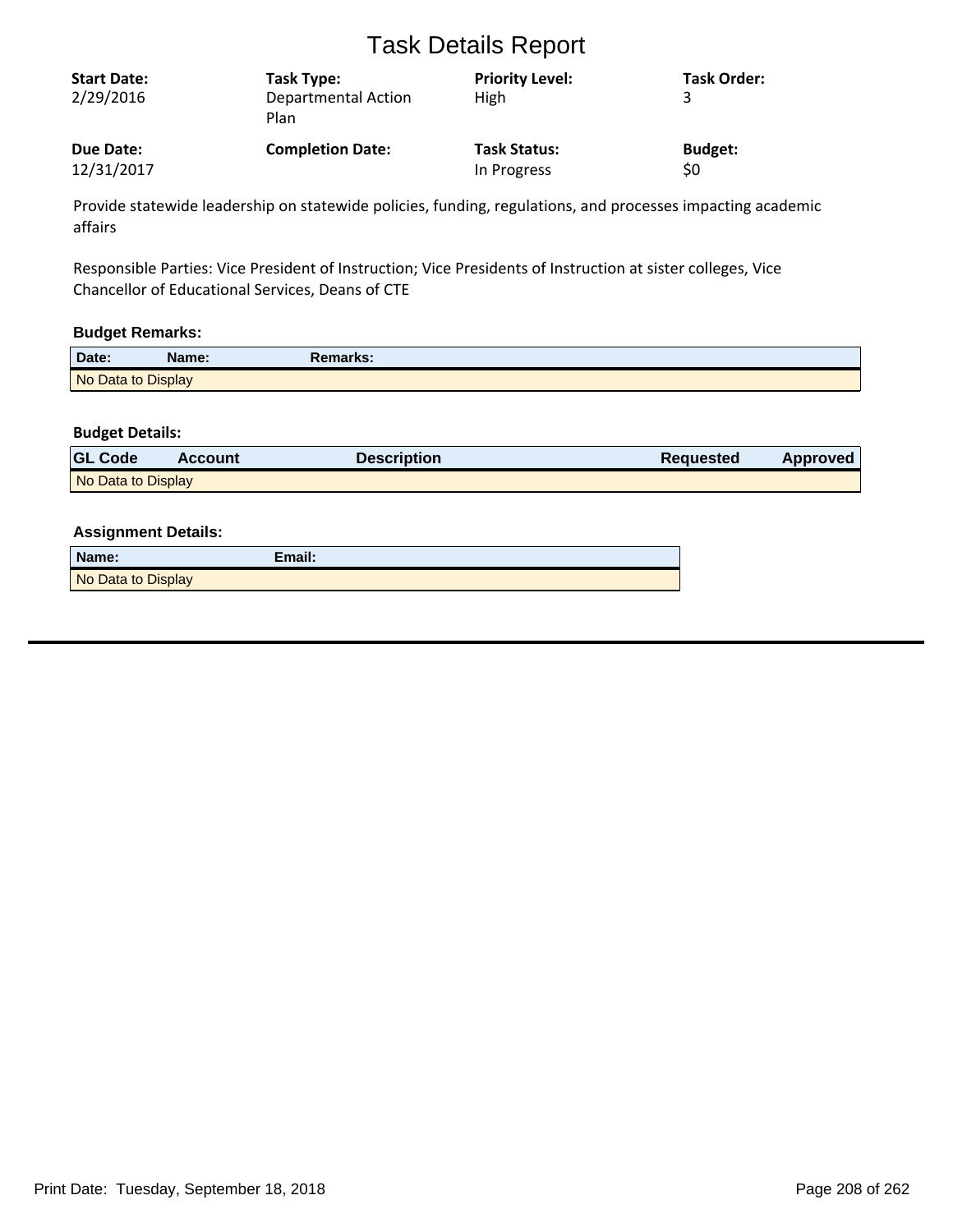| <b>Start Date:</b><br>2/29/2016 | Task Type:<br>Departmental Action<br>Plan | <b>Priority Level:</b><br>High | <b>Task Order:</b><br>4 |
|---------------------------------|-------------------------------------------|--------------------------------|-------------------------|
| Due Date:                       | <b>Completion Date:</b>                   | <b>Task Status:</b>            | <b>Budget:</b>          |
| 5/31/2017                       |                                           | In Progress                    | \$0                     |

Provide region-wide leadership for Adult Education Block Grant: staffing, budgeting, planning

Responsible Parties: Vice President of Instruction and Adult-Education College and Career Educational Leadership (ACCEL) Consortium Leaders

Resources: Collaboration with Administrative Services, Human Resources and District wide faculty in specific disciplines

#### **Budget Remarks:**

| Date:              | Name: | Remarks: |  |
|--------------------|-------|----------|--|
| No Data to Display |       |          |  |

#### **Budget Details:**

| <b>GL Code</b>     | <b>Account</b> | <b>Description</b> | <b>Requested</b> | <b>Approved</b> |
|--------------------|----------------|--------------------|------------------|-----------------|
| No Data to Display |                |                    |                  |                 |

| Name:              | Email: |
|--------------------|--------|
| No Data to Display |        |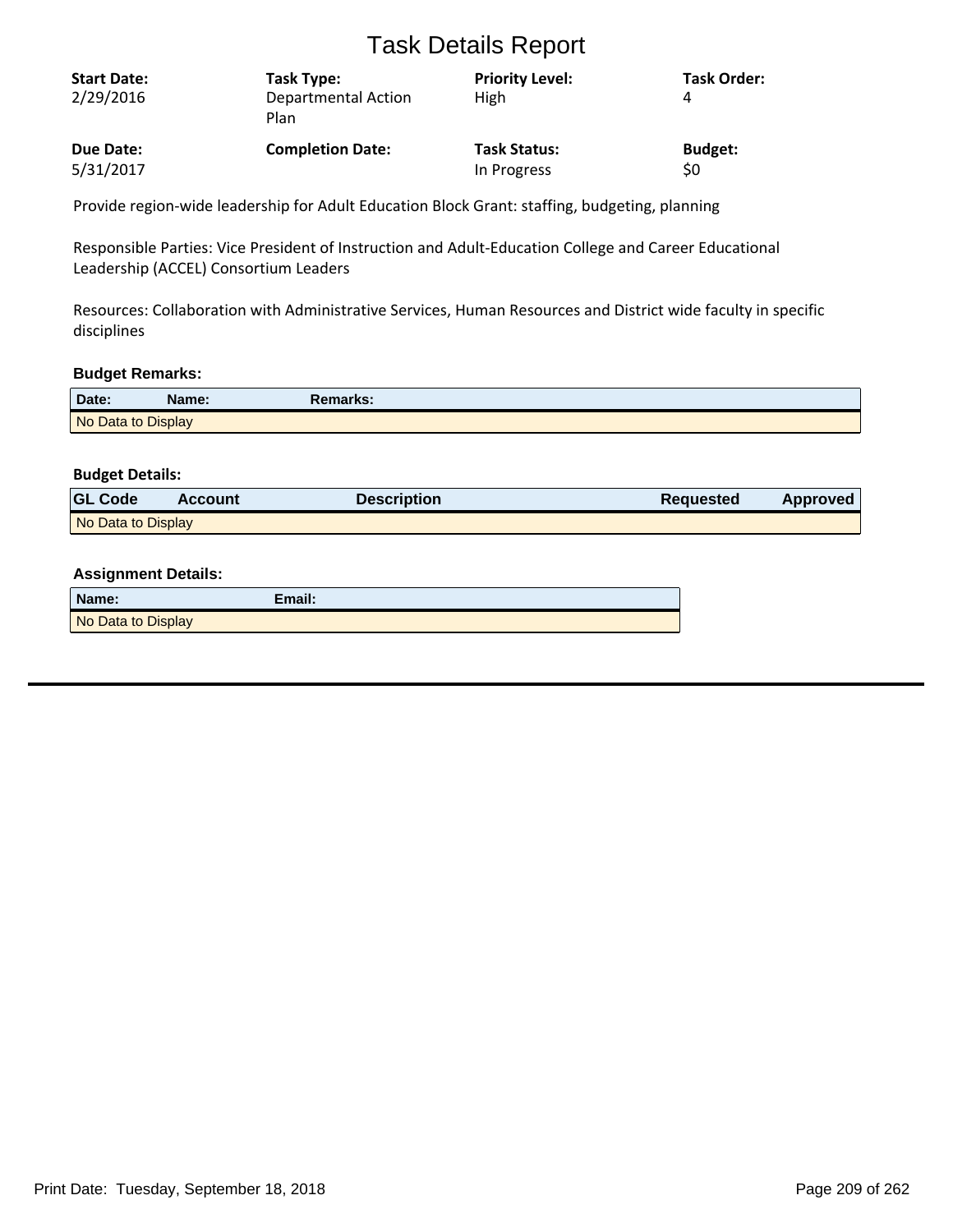| <b>Start Date:</b><br>2/29/2016 | Task Type:<br><b>Departmental Action</b><br>Plan | <b>Priority Level:</b><br>Medium | <b>Task Order:</b> |
|---------------------------------|--------------------------------------------------|----------------------------------|--------------------|
| Due Date:                       | <b>Completion Date:</b>                          | <b>Task Status:</b>              | <b>Budget:</b>     |
| 12/31/2017                      |                                                  | New                              | \$0                |

Develop dual enrollment pathways with SUHSD and other feeder schools

Responsible Parties: Vice President of Instruction, Deans, Curriculum and Instructional Systems Specialist, AFT, Academic Senate and high School leadership

Resources: Funding for faculty working on curriculum alignment and assessment

#### **Budget Remarks:**

| Date:              | Name: | Remarks: |
|--------------------|-------|----------|
| No Data to Display |       |          |

#### **Budget Details:**

| <b>GL Code</b>     | <b>Account</b> | <b>Description</b> | Requested | Approved |
|--------------------|----------------|--------------------|-----------|----------|
| No Data to Display |                |                    |           |          |

| Name:              | Email: |
|--------------------|--------|
| No Data to Display |        |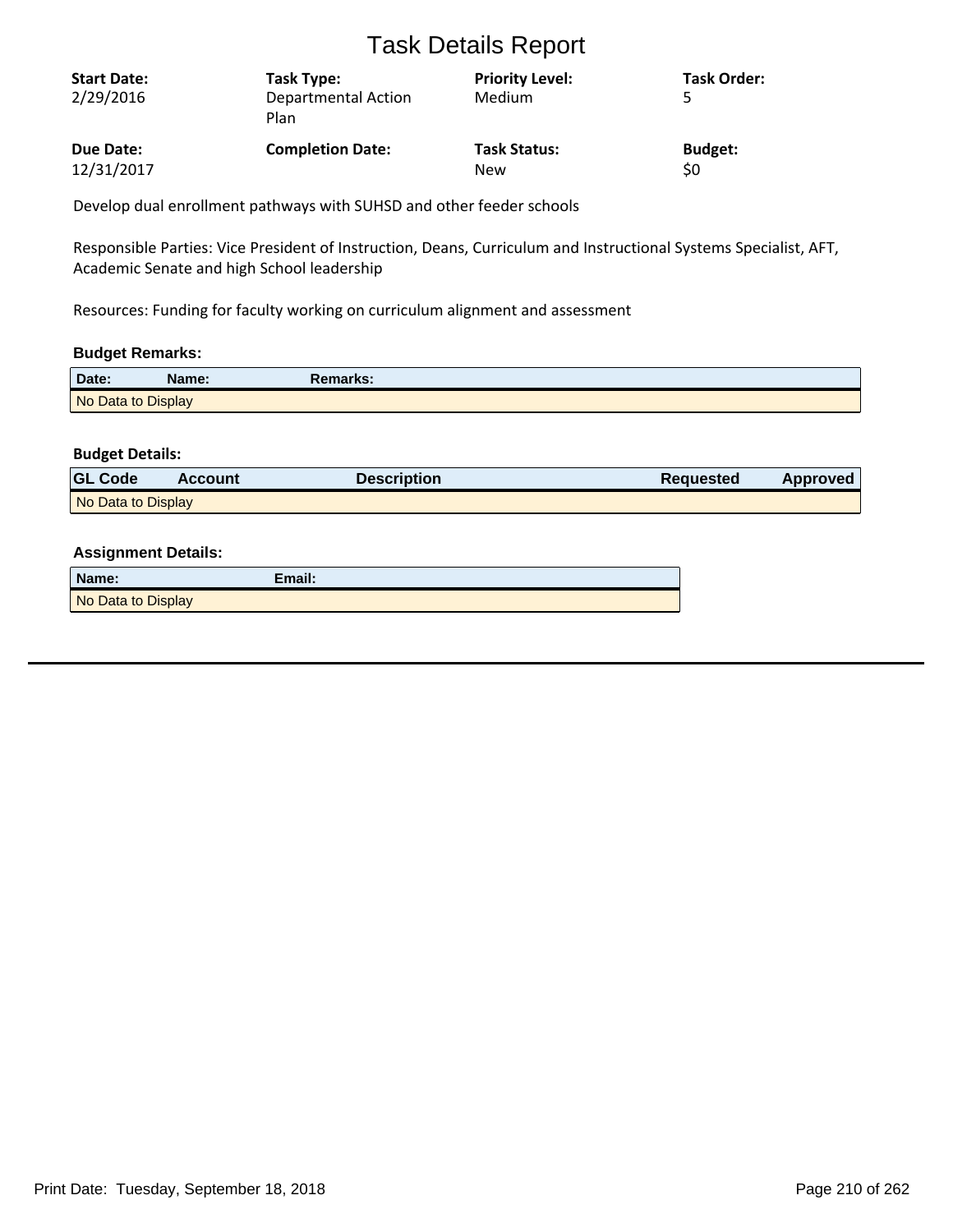| <b>Start Date:</b><br>3/1/2016 | Task Type:<br><b>Departmental Action</b><br>Plan | <b>Priority Level:</b><br>High                      | <b>Task Order:</b><br>6 |
|--------------------------------|--------------------------------------------------|-----------------------------------------------------|-------------------------|
| Due Date:<br>8/31/2016         | <b>Completion Date:</b>                          | <b>Task Status:</b><br>Planning/Discussion<br>(25%) | <b>Budget:</b><br>\$0   |

Update College Brand/Style Guide

Responsible Parties: Director of Marketing, Communications, and Public Relations and Visual Communications Coordinator

#### **Budget Remarks:**

| Date:              | Name: | Remarks: |  |
|--------------------|-------|----------|--|
| No Data to Display |       |          |  |

### **Budget Details:**

| <b>GL Code</b>     | <b>Account</b> | Description | <b>Requested</b> | Approved |
|--------------------|----------------|-------------|------------------|----------|
| No Data to Display |                |             |                  |          |

| Name:              | Email: |
|--------------------|--------|
| No Data to Display |        |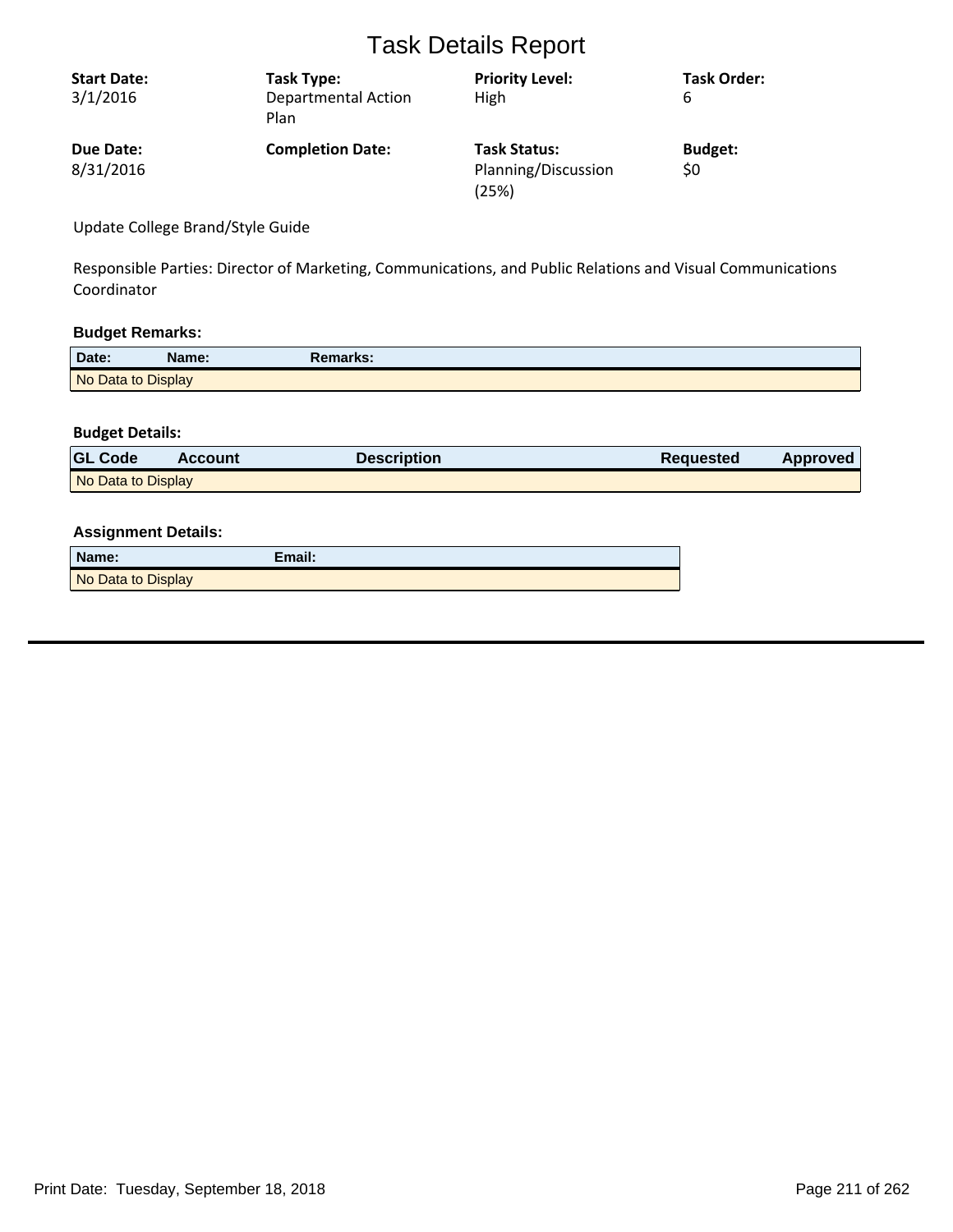| <b>Start Date:</b><br>3/1/2016 | Task Type:<br>Departmental Action<br>Plan | <b>Priority Level:</b><br>High | <b>Task Order:</b> |
|--------------------------------|-------------------------------------------|--------------------------------|--------------------|
| Due Date:                      | <b>Completion Date:</b>                   | <b>Task Status:</b>            | <b>Budget:</b>     |
| 12/24/2016                     |                                           | In Progress                    | \$0                |

Solicit feedback, assess needs, and create transparent processes for schedule production, distribution, and marketing improvements

Responsible Parties: Visual Communications Coordinator, Vice President of Instruction

Resources: Input from Director of Marketing, Communications and Public Relations, Faculty, Classified Professionals, iDeans, other Colleges' Stakeholders

#### **Budget Remarks:**

| Date:              | Name: | Remarks: |  |
|--------------------|-------|----------|--|
| No Data to Display |       |          |  |

#### **Budget Details:**

| <b>GL Code</b>     | <b>Account</b> | <b>Description</b> | <b>Requested</b> | <b>Approved</b> |
|--------------------|----------------|--------------------|------------------|-----------------|
| No Data to Display |                |                    |                  |                 |

| Name:              | Email: |
|--------------------|--------|
| No Data to Display |        |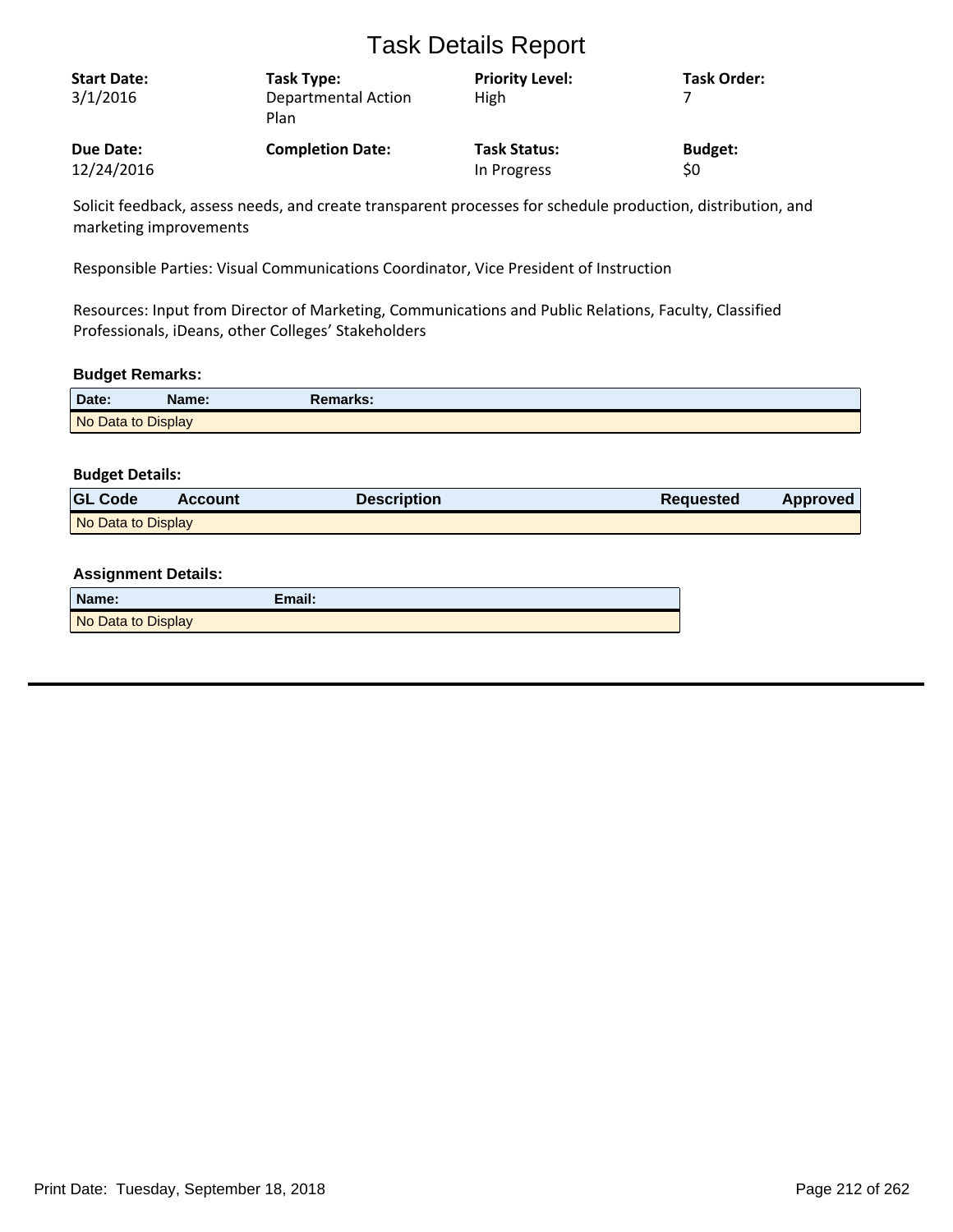| <b>Start Date:</b> | Task Type:                         | <b>Priority Level:</b>       | <b>Task Order:</b> |
|--------------------|------------------------------------|------------------------------|--------------------|
| 3/1/2016           | <b>Departmental Action</b><br>Plan | Low                          | 8                  |
| Due Date:          | <b>Completion Date:</b>            | <b>Task Status:</b>          | <b>Budget:</b>     |
| 12/24/2016         |                                    | Planning/Discussion<br>(25%) | \$0                |

Approve/Create College social media guidelines

Responsible Parties: Director of Marketing, Communications, and Public Relations and Visual Communications Coordinator

Resources: Input from Skyline and College of San Mateo Marketing Staff

### **Budget Remarks:**

| Date:              | Name: | <b>Remarks:</b> |
|--------------------|-------|-----------------|
| No Data to Display |       |                 |

#### **Budget Details:**

| <b>GL Code</b>     | <b>Account</b> | <b>Description</b> | <b>Requested</b> | <b>Approved</b> |
|--------------------|----------------|--------------------|------------------|-----------------|
| No Data to Display |                |                    |                  |                 |

| Name:              | Email: |
|--------------------|--------|
| No Data to Display |        |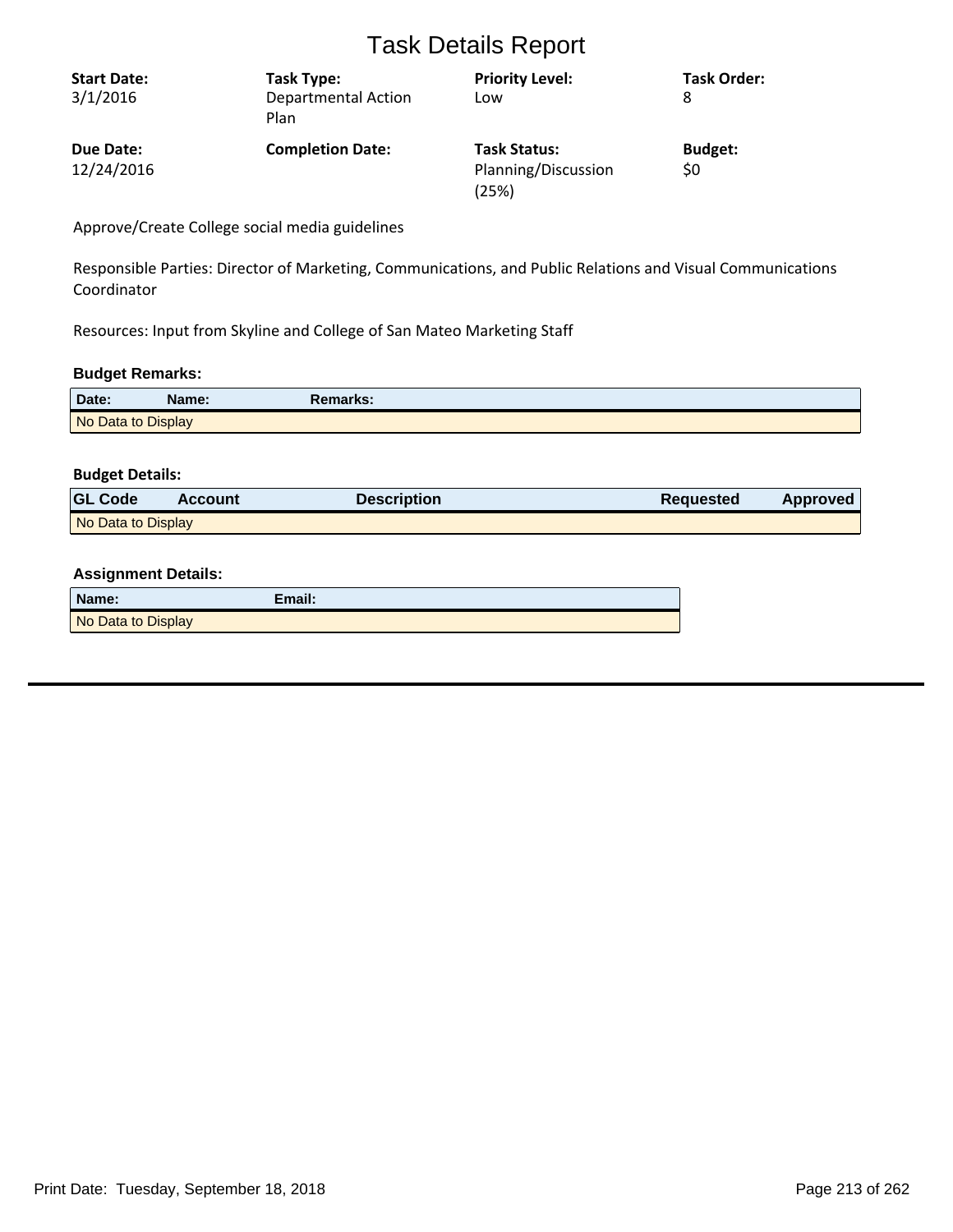| <b>Start Date:</b><br>3/1/2016 | Task Type:<br>Departmental Action<br>Plan | <b>Priority Level:</b><br>Low | <b>Task Order:</b><br>q |
|--------------------------------|-------------------------------------------|-------------------------------|-------------------------|
| Due Date:                      | <b>Completion Date:</b>                   | <b>Task Status:</b>           | <b>Budget:</b>          |
| 12/31/2016                     |                                           | <b>New</b>                    | \$0                     |

Create Curriculum webpages to refresh web presence

Responsible Parties: Curriculum and Instructional Systems Specialist and Visual Communications Coordinator

### **Budget Remarks:**

| Date:              | Name: | <b>Remarks:</b> |  |
|--------------------|-------|-----------------|--|
| No Data to Display |       |                 |  |

#### **Budget Details:**

| <b>GL Code</b>     | <b>Account</b> | <b>Description</b> | Requested | <b>Approved</b> |
|--------------------|----------------|--------------------|-----------|-----------------|
| No Data to Display |                |                    |           |                 |

| Name:              | Email: |
|--------------------|--------|
| No Data to Display |        |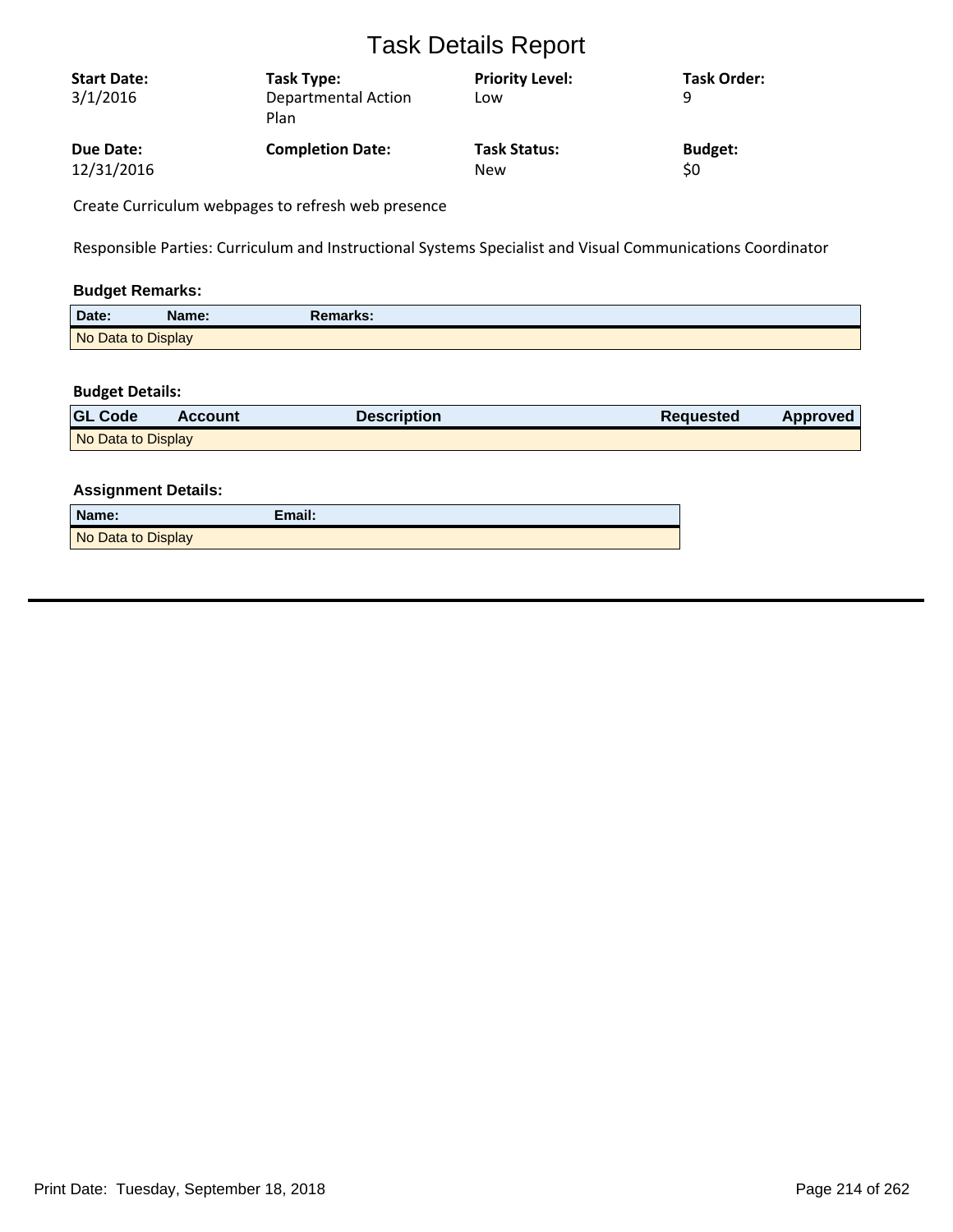| <b>Start Date:</b><br>3/1/2016 | Task Type:<br><b>Departmental Action</b><br>Plan | <b>Priority Level:</b><br>High | <b>Task Order:</b><br>10 |
|--------------------------------|--------------------------------------------------|--------------------------------|--------------------------|
| <b>Due Date:</b>               | <b>Completion Date:</b>                          | <b>Task Status:</b>            | <b>Budget:</b>           |
| 5/31/2017                      |                                                  | In Progress                    | \$0                      |

Expand and assess collaborations with community based organizations, high schools, outside agencies, private sector partners, adult schools, government agencies, and others

Responsible Parties: Vice President of Instruction, Instructional Deans, Faculty discipline experts, Outreach Department, College President

Resources: Input from all stakeholders

#### **Budget Remarks:**

| Date:              | Name: | <b>Remarks:</b> |
|--------------------|-------|-----------------|
| No Data to Display |       |                 |

#### **Budget Details:**

| <b>GL Code</b>     | <b>Account</b> | <b>Description</b> | <b>Requested</b> | <b>Approved</b> |
|--------------------|----------------|--------------------|------------------|-----------------|
| No Data to Display |                |                    |                  |                 |

| Name:              | Email: |
|--------------------|--------|
| No Data to Display |        |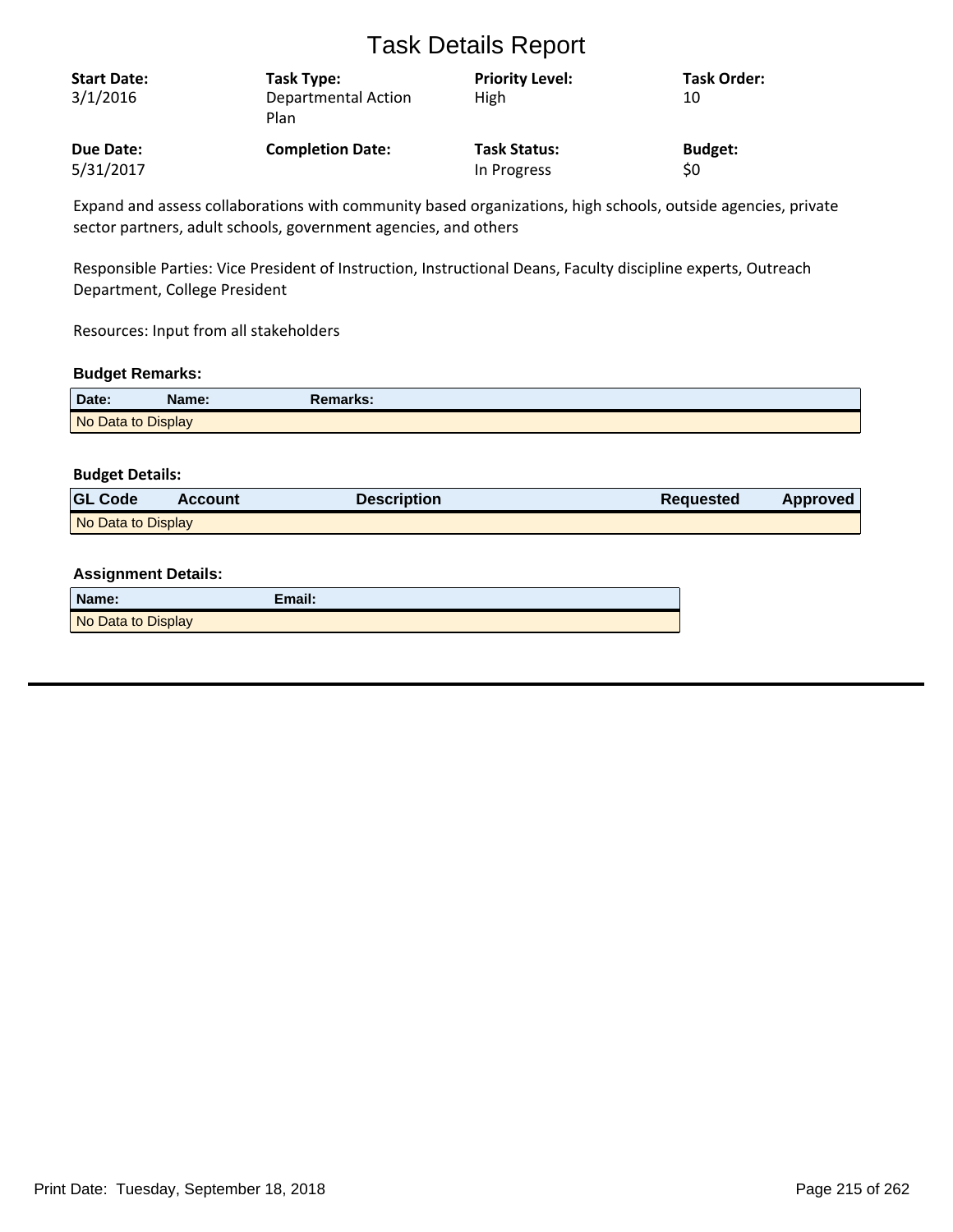| <b>Start Date:</b><br>3/1/2016 | Task Type:<br><b>Departmental Action</b><br>Plan | <b>Priority Level:</b><br>Low | <b>Task Order:</b><br>11 |
|--------------------------------|--------------------------------------------------|-------------------------------|--------------------------|
| Due Date:                      | <b>Completion Date:</b>                          | <b>Task Status:</b>           | <b>Budget:</b>           |
| 12/31/2017                     |                                                  | <b>New</b>                    | \$8,250                  |

Comprehensive CurricUNET manual

Responsible Parties: District Curriculum and Instructional Systems Specialists and Curriculum Committee Chairs

Resources: Funding for increased capacity of current Instructional staff across the District. Input from Skyline and College of San Mateo Curriculum Chairs

#### **Budget Remarks:**

| Date:              | Name: | Remarks: |  |
|--------------------|-------|----------|--|
| No Data to Display |       |          |  |

#### **Budget Details:**

| <b>GL Code</b> | <b>Account</b> | <b>Description</b>                                                                           | <b>Requested</b> | Approved |
|----------------|----------------|----------------------------------------------------------------------------------------------|------------------|----------|
| <b>ConSvc</b>  | Instruction    | technical writer with expertise in<br>curriculum, compliance, CurricuNet,<br>and CCCCO rules | \$8250.00        | \$0.00   |

| Name:              | $E$ mail: |
|--------------------|-----------|
| No Data to Display |           |